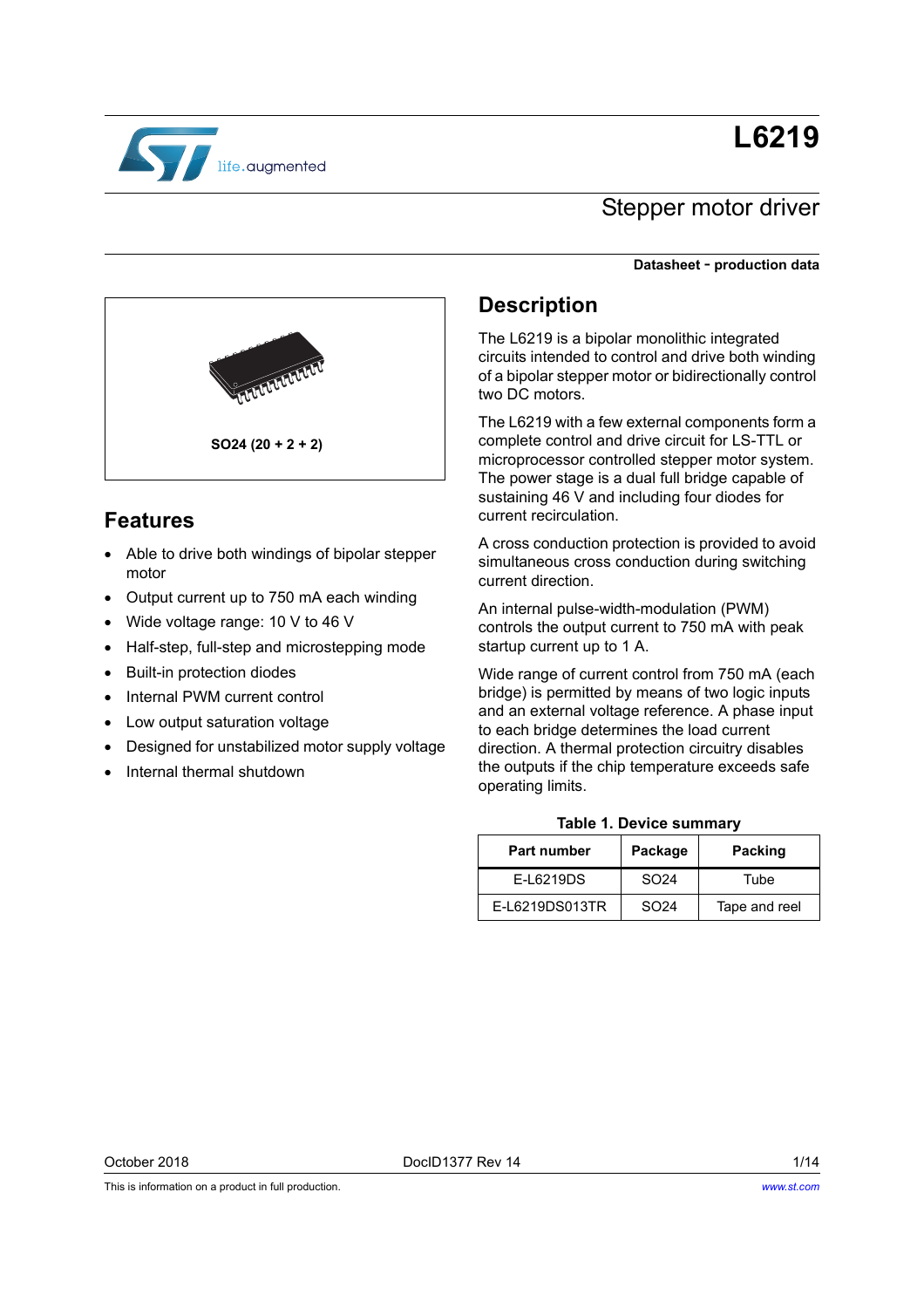# **Contents**

| 1                       |     |  |
|-------------------------|-----|--|
| $\overline{2}$          |     |  |
|                         | 2.1 |  |
|                         | 2.2 |  |
|                         | 2.3 |  |
|                         | 2.4 |  |
|                         | 2.5 |  |
|                         | 2.6 |  |
| 3                       |     |  |
| $\overline{\mathbf{A}}$ |     |  |
|                         | 4.1 |  |
| 5                       |     |  |

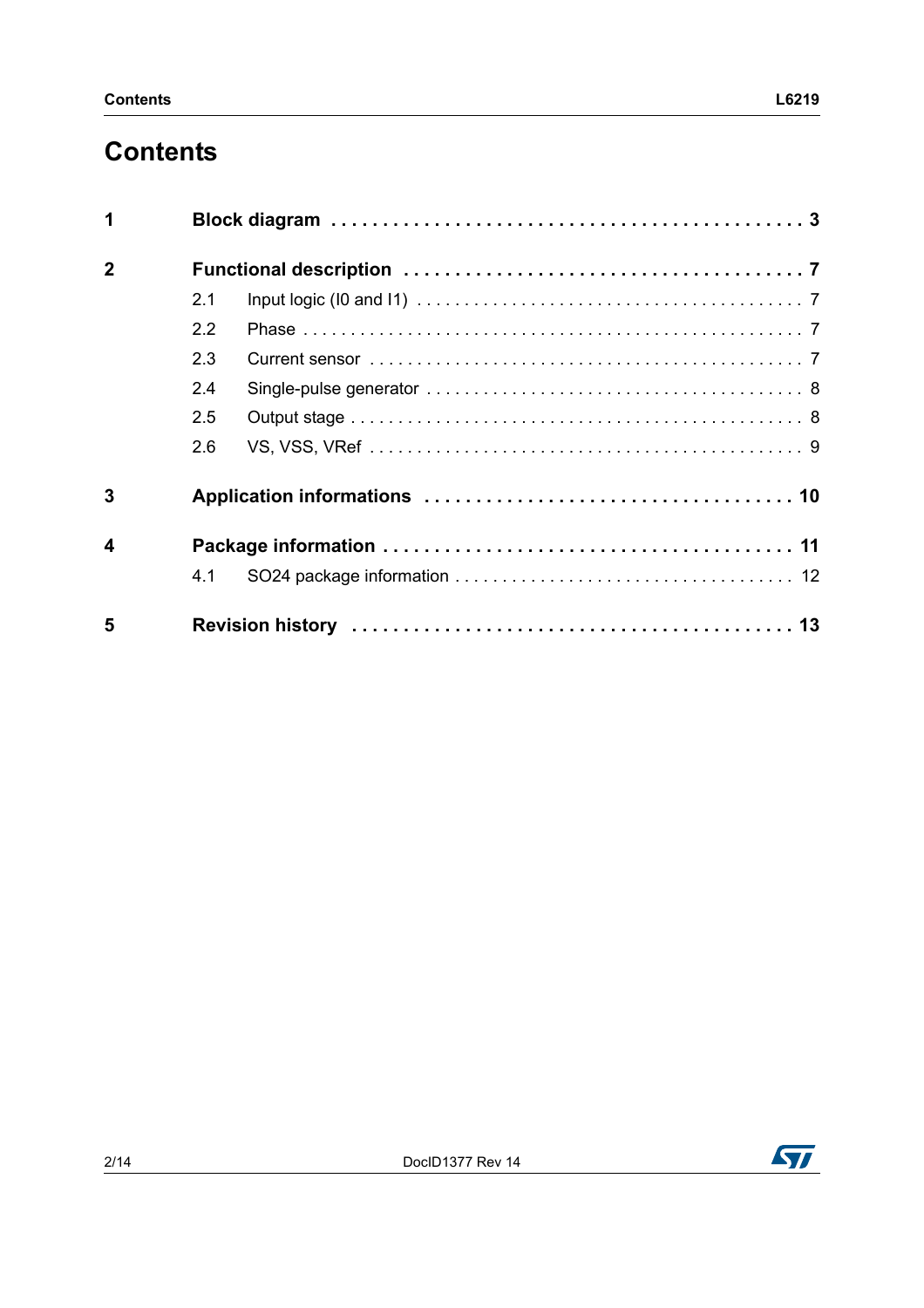# <span id="page-2-0"></span>**1 Block diagram**



**Figure 1. Block diagram**

|  | Table 2. Absolute maximum rating |  |
|--|----------------------------------|--|
|  |                                  |  |

| <b>Parameter</b>              | <b>Description</b>          | <b>Value</b>    | <b>Unit</b> |
|-------------------------------|-----------------------------|-----------------|-------------|
| $\mathsf{V}_{\mathsf{s}}$     | Supply voltage              | 50              | v           |
| Ιo                            | Output current (peak)       | ±1              | A           |
| Ιo                            | Output current (continuous) | ±0.75           | A           |
| $V_{SS}$                      | Logic supply voltage        | 7               | V           |
| $V_{in}$                      | Logic input voltage range   | $-0.3$ to $+7$  | $\vee$      |
| $\mathsf{V}_{\mathsf{sense}}$ | Sense output voltage        | 1.5             | v           |
| $T_i$                         | Junction temperature        | $+150$          | $^{\circ}C$ |
| $\mathsf{T}_{\mathsf{op}}$    | Operating temperature range | $-20$ to $+85$  | $^{\circ}C$ |
| $\mathsf{T}_{\mathsf{stg}}$   | Storage temperature range   | $-55$ to $+150$ | $^{\circ}C$ |

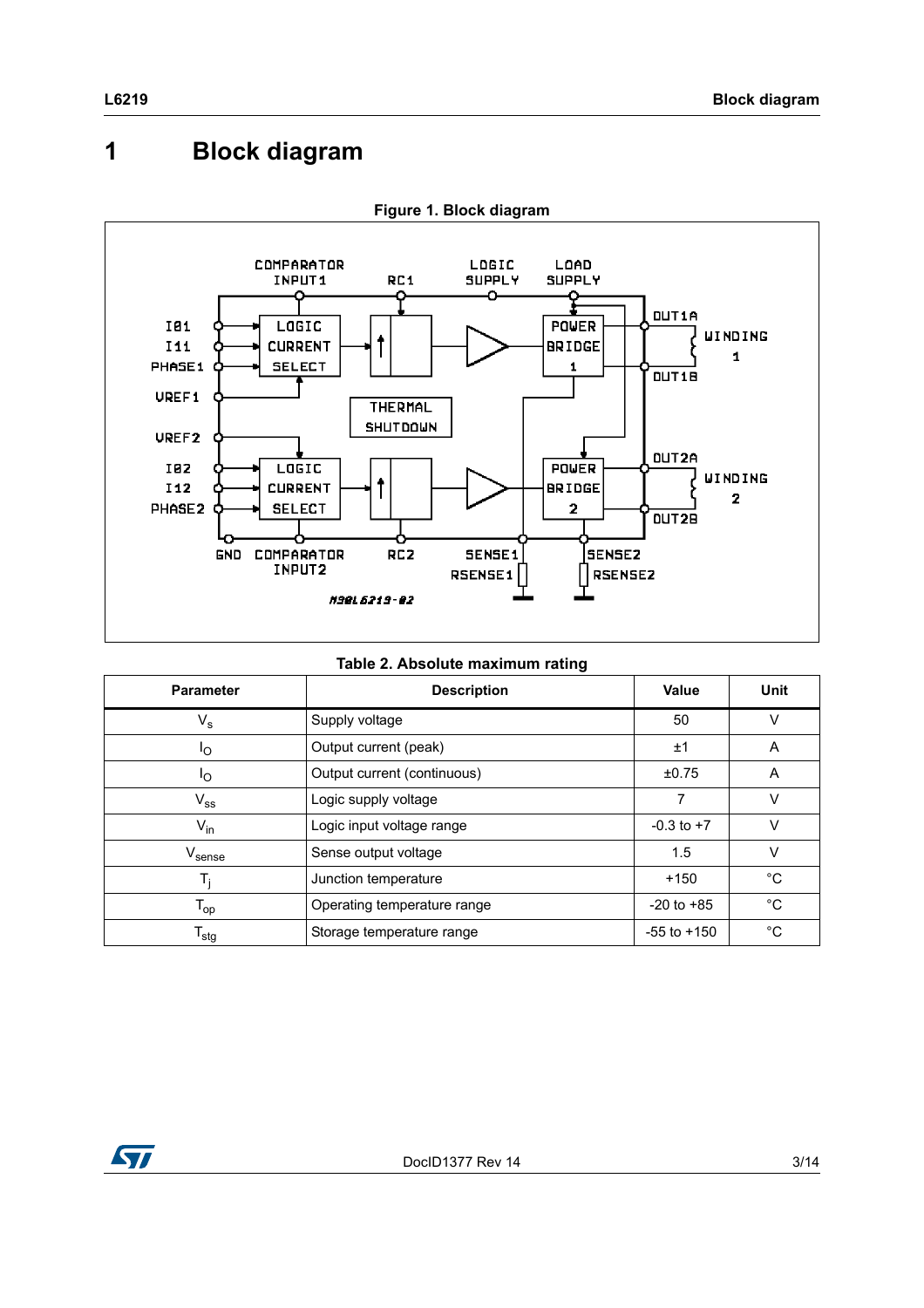

#### **Table 3. Pin functions**

| Pin no. | <b>Name</b>      | <b>Description</b>                                                                                                                                                                                                                                                                                                                                                                     |
|---------|------------------|----------------------------------------------------------------------------------------------------------------------------------------------------------------------------------------------------------------------------------------------------------------------------------------------------------------------------------------------------------------------------------------|
| 1, 2    | Output A         | See pins 5, 21                                                                                                                                                                                                                                                                                                                                                                         |
| 3, 23   | Sense resistor   | Connection to lower emitters of output stage for insertion of<br>current sense resistor.                                                                                                                                                                                                                                                                                               |
| 4, 22   | Comparator input | Input connected to the comparators. The voltage across the<br>sense resistor is feedback to this input through the low pass<br>filter RC CC. The higher power transistors are disabled<br>when the sense voltage exceeds the reference voltage of<br>the selected comparator. When this occurs the current<br>decays for a time set by RT CT $(t_{off} = 1.1$ RT CT). See<br>Figure 3. |
| 5, 21   | Output B         | Output connection. The output stage is a H bridge formed<br>by four transistors and four diodes suitable for switching<br>applications.                                                                                                                                                                                                                                                |
| 6, 19   | Ground           | See pins 7, 18                                                                                                                                                                                                                                                                                                                                                                         |
| 7, 18   | Ground           | Ground connection. With pins 6 and 19 also conducts heat<br>from die to printed circuit copper.                                                                                                                                                                                                                                                                                        |
| 8, 20   | Input 0          | See Input 1 (pins 9, 17)                                                                                                                                                                                                                                                                                                                                                               |
| 9, 17   | Input 1          | These pins and pins 8, 20 (input 0) are logic inputs which<br>select the outputs of the comparators to set the current<br>level. Current also depends on the sensing resistor and<br>reference voltage. See functional description.                                                                                                                                                    |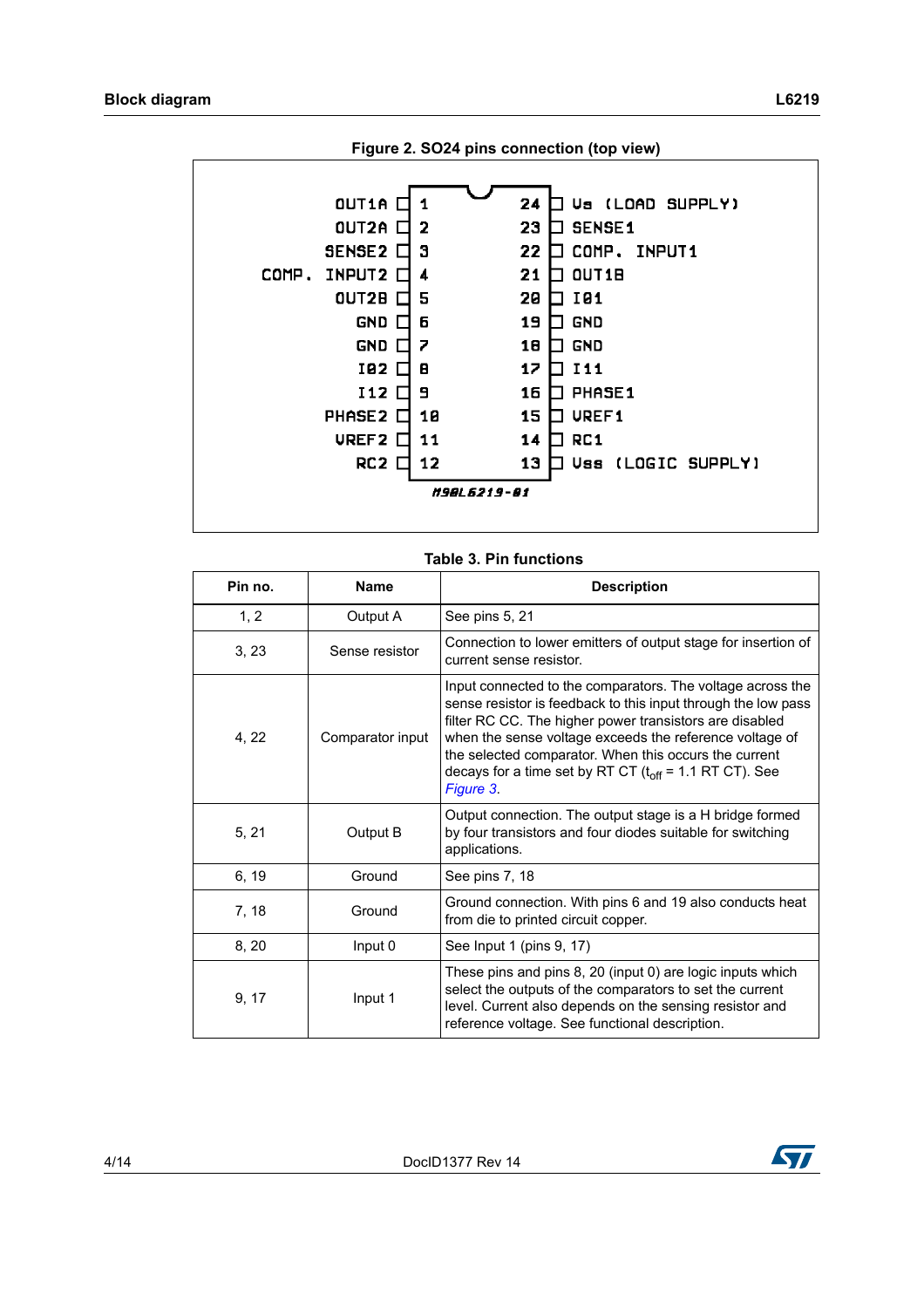| Pin no. | <b>Name</b>             | <b>Description</b>                                                                                                                                                                                                                                                                                                          |
|---------|-------------------------|-----------------------------------------------------------------------------------------------------------------------------------------------------------------------------------------------------------------------------------------------------------------------------------------------------------------------------|
| 10, 16  | Phase                   | This TTL-compatible logic inputs sets the direction of<br>current flow through the load. A high level causes current to<br>flow from output A (source) to output B (sink). A Schmitt<br>trigger on this input provides good noise immunity and a<br>delay circuit prevents output stage short-circuits during<br>switching. |
| 11, 15  | Reference voltage       | A voltage applied to this pin sets the reference voltage of the<br>comparators, this determining the output current (also thus<br>depending on Rs and the two inputs input 0 and input 1).                                                                                                                                  |
| 12, 14  | <b>RC</b>               | A parallel RC network connected to this pin sets the OFF<br>time of the higher power transistors. The pulse generator is<br>a monostable triggered by the output of the comparators<br>$(t_{off} = 1.1 RT CT)$ .                                                                                                            |
| 13      | $V_{SS}$ - Logic supply | Supply voltage input for logic circuitry                                                                                                                                                                                                                                                                                    |
| 24      | $V_S$ - Load supply     | Supply voltage input for the output stages                                                                                                                                                                                                                                                                                  |

**Table 3. Pin functions (continued)**

*Note:* ESD on GND, V<sub>S</sub>, V<sub>SS</sub>, OUT 1 A and OUT 2 A is guaranteed up to 1.5 KV (human body *model, 1500 W, 100 pF).*

<span id="page-4-0"></span>

**Figure 3. Timing diagram**

**Table 4. Thermal data**

| <b>Parameter</b>      | <b>Description</b>                          | <b>SO24</b> | Unit          |
|-----------------------|---------------------------------------------|-------------|---------------|
| R <sub>thj-case</sub> | Thermal resistance junction-case<br>max.    | 18          | $\degree$ C/W |
| $R_{\text{thj-amb}}$  | Thermal resistance junction-ambient<br>max. | $75^{(1)}$  | $\degree$ C/W |

1. With minimized copper area.

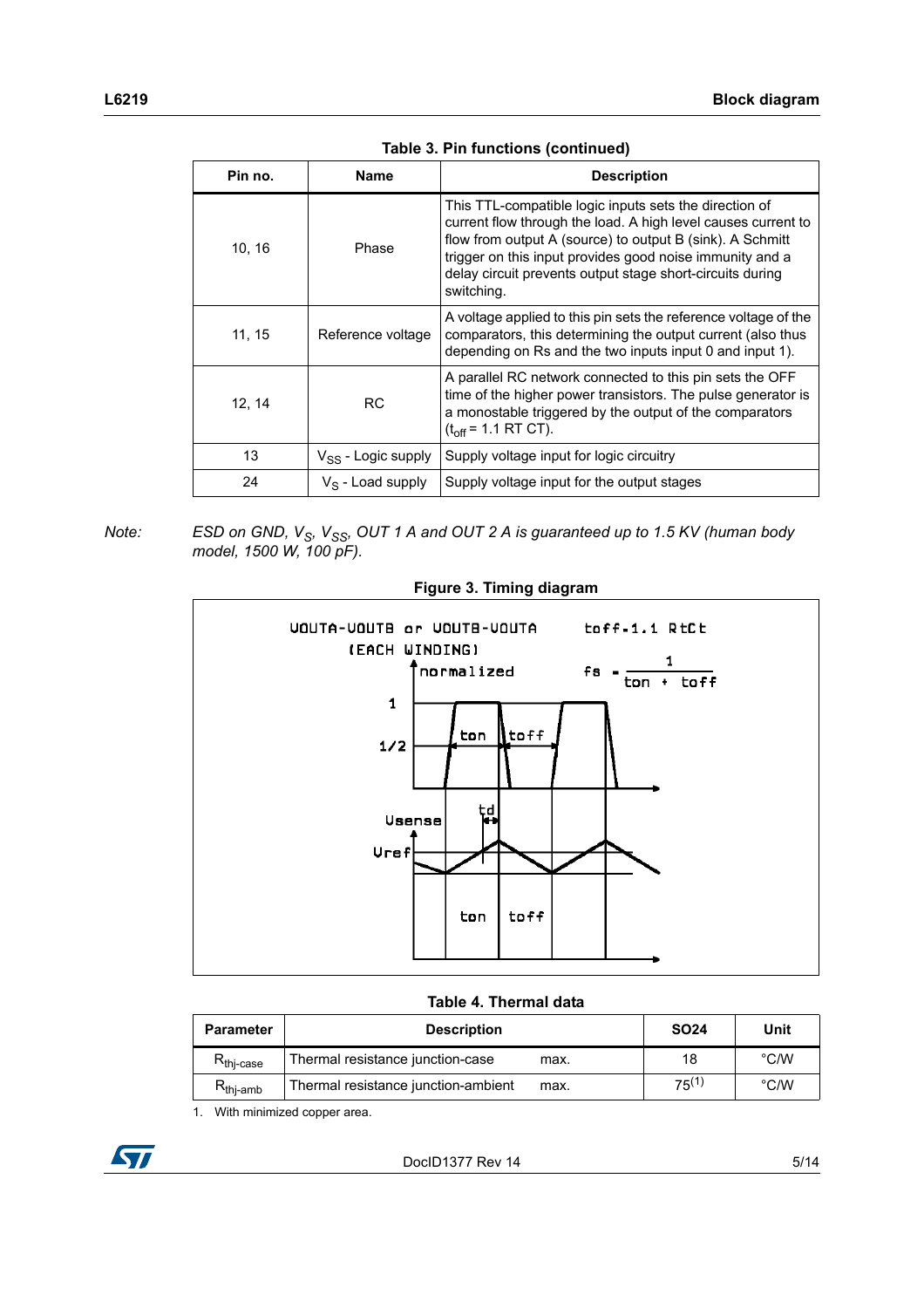(T<sub>j</sub> = 25 °C, V<sub>S</sub> = 46 V, V<sub>SS</sub> = 4.75 V to 5.25 V, V<sub>REF</sub> = 5 V, unless otherwise specified) see *[Figure 5](#page-9-1)*

| <b>Parameter</b>    | <b>Description</b>                                     | <b>Test condition</b>                                                                                                                                                 | Min.                                                                                                             | Typ.                     | Max.                   | Unit                         |
|---------------------|--------------------------------------------------------|-----------------------------------------------------------------------------------------------------------------------------------------------------------------------|------------------------------------------------------------------------------------------------------------------|--------------------------|------------------------|------------------------------|
|                     | Output drivers (OUT <sub>A</sub> or OUT <sub>B</sub> ) |                                                                                                                                                                       |                                                                                                                  |                          |                        |                              |
| $V_S$               | Motor supply range                                     |                                                                                                                                                                       | 10                                                                                                               | $\overline{a}$           | 46                     | V                            |
| $I_{CEX}$           | Output leakage current                                 | $V_{\text{OUT}} = Vs$ ,<br>$V_{OUT} = 0$                                                                                                                              |                                                                                                                  | $1$<br><-1               | 50<br>-50              | μA<br>μA                     |
| $V_{CE(sat)}$       | Output saturation voltage                              | Sink driver, $I_{\text{OUT}}$ = +500 mA<br>Sink driver, $I_{\text{OUT}}$ = +750 mA<br>Source driver, $I_{\text{OUT}}$ = -500 mA<br>Source driver, $I_{OUT}$ = -750 mA | $\overline{\phantom{0}}$<br>$\overline{\phantom{a}}$<br>$\overline{\phantom{a}}$<br>$\qquad \qquad \blacksquare$ | 0.3<br>0.7<br>1.1<br>1.3 | 0.6<br>1<br>1.4<br>1.6 | V<br>V<br>V<br>V             |
| $I_R$               | Clamp diode leakage<br>current                         | $V_R$ = 50 V                                                                                                                                                          | $\qquad \qquad -$                                                                                                | $<$ 1                    | 50                     | μA                           |
| $V_F$               | Clamp diode forward<br>voltage                         | Sink diode<br>Source diode $I_F$ = 750 mA                                                                                                                             |                                                                                                                  | $\mathbf{1}$<br>1        | 1.5<br>1.5             | V<br>V                       |
| $I_{S(0n)}$         | Driver supply current                                  | Both bridges ON, no load                                                                                                                                              | $\blacksquare$                                                                                                   | 8                        | 15                     | mA                           |
| $I_{S(off)}$        | Driver supply current                                  | Both bridges OFF                                                                                                                                                      | $\frac{1}{2}$                                                                                                    | 6                        | 10                     | mA                           |
|                     | <b>Control logic</b>                                   |                                                                                                                                                                       |                                                                                                                  |                          |                        |                              |
| $V_{IN(H)}$         | Input voltage                                          | All inputs                                                                                                                                                            | 2.4                                                                                                              | $\blacksquare$           | $\blacksquare$         | V                            |
| $V_{IN(L)}$         | Input voltage                                          | All inputs                                                                                                                                                            |                                                                                                                  |                          | 0.8                    | v                            |
| $I_{IN(H)}$         | Input current                                          | $V_{IN}$ = 2.4 V                                                                                                                                                      | $\blacksquare$                                                                                                   | <1                       | 20                     | μA                           |
| $I_{IN(L)}$         | Input current                                          | $V_{IN} = 0.84 V$                                                                                                                                                     |                                                                                                                  | $-3$                     | $-200$                 | μA                           |
| V <sub>REF</sub>    | Reference voltage                                      | Operating $(1)$                                                                                                                                                       | 1.5                                                                                                              | $\frac{1}{2}$            | 7.5                    | V                            |
| $I_{SS(ON)}$        | Total logic supply current                             | $I_0 = I_1 = 0.8$ V, no load                                                                                                                                          |                                                                                                                  | 64                       | 74                     | mA                           |
| $I_{SS(OFF)}$       | Total logic supply current                             | $I_0 = I_1 = 2.4$ V, no load                                                                                                                                          | $\blacksquare$                                                                                                   | 10                       | 14                     | mA                           |
| <b>Comparators</b>  |                                                        |                                                                                                                                                                       |                                                                                                                  |                          |                        |                              |
|                     |                                                        | $I_0 = I_1 = 0.8 V$                                                                                                                                                   | 9.5                                                                                                              | 10                       | 10.5                   | $\qquad \qquad \blacksquare$ |
| $V_{REF}/V_{sense}$ | Current limit threshold (at<br>trip point)             | $I_0$ = 2.4 V, $I_1$ = 0.8 V                                                                                                                                          | 13.5                                                                                                             | 15                       | 16.5                   | $\overline{a}$               |
|                     |                                                        | $I_0 = 0.8 V$ , $I_1 = 2.4 V$                                                                                                                                         | 25.5                                                                                                             | 30                       | 34.5                   |                              |
| $t_{off}$           | Cutoff time                                            | $R_t$ = 56 K $\Omega$ , C <sub>t</sub> = 820 pF                                                                                                                       | $\frac{1}{2}$                                                                                                    | 50                       |                        | μS                           |
| $t_{\sf d}$         | Turn off delay                                         | Figure 3                                                                                                                                                              | $\blacksquare$                                                                                                   | $\mathbf{1}$             |                        | μS                           |
| <b>Protection</b>   |                                                        |                                                                                                                                                                       |                                                                                                                  |                          |                        |                              |
| $T_{\rm J}$         | Thermal shutdown<br>temperature                        |                                                                                                                                                                       |                                                                                                                  | 170                      |                        | $^{\circ}C$                  |

1. To reduce the switching losses the base bias of the bridge's low side NPN transistor is proportional to the DAC output, then the output current driving capability is also proportional to the DAC output voltage, having as reference 750 mA with V<sub>REF</sub> = 5 V and DAC =100%. For example using V<sub>REF</sub> = 2 V and DAC = 67% the<br>output maximum current driving capability will become 750 mA \*(2 V \* 0.67) / (5 V \* 1) = 200 mA.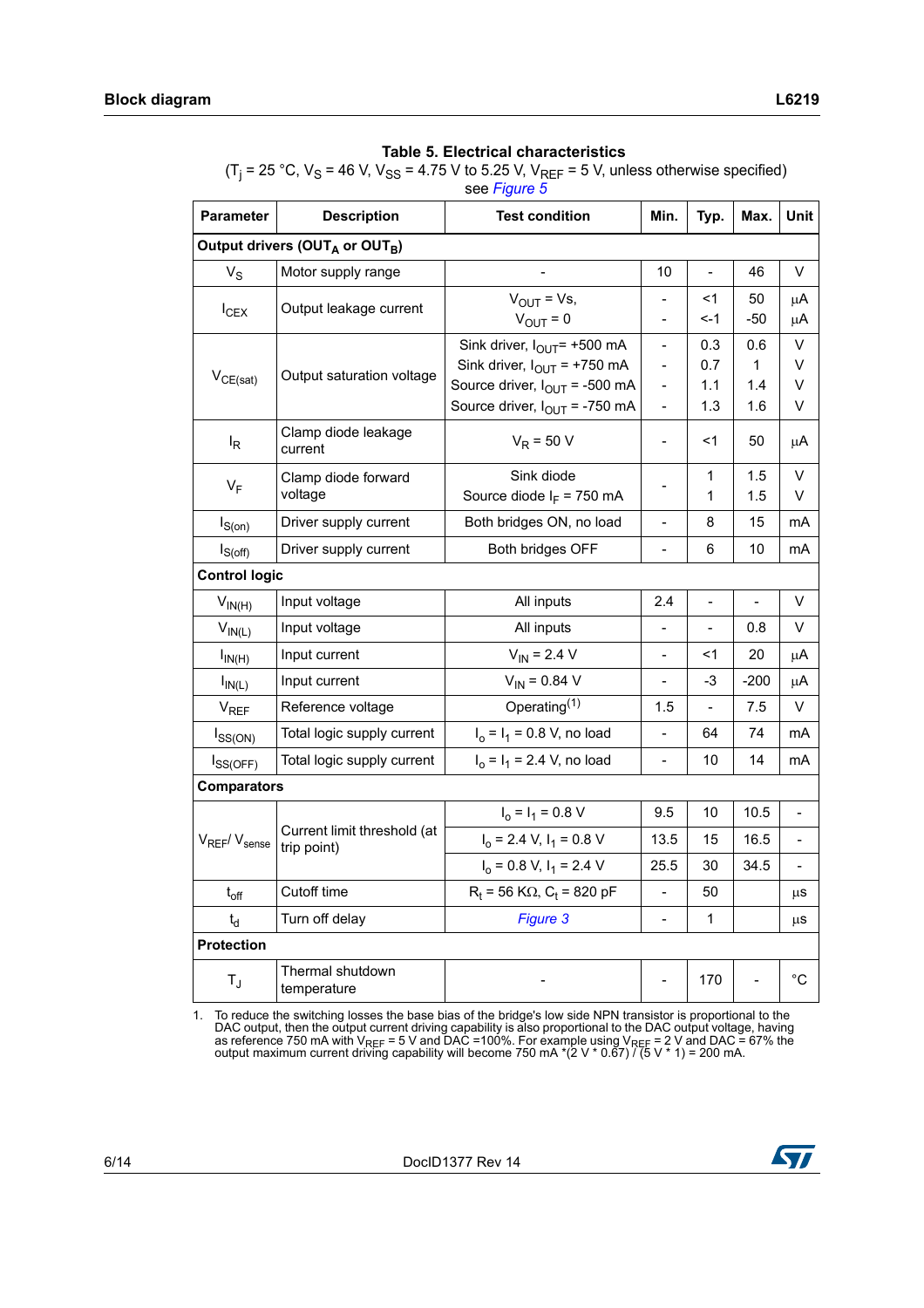## <span id="page-6-0"></span>**2 Functional description**

The circuit is intended to drive both windings of a bipolar stepper motor.

The peak current control is generated through switch mode regulation. There is a choice of three different current levels with the two logic inputs I01 - I11 for winding 1 and I02 - I12 for winding 2.

The current can also be switched off completely.

## <span id="page-6-1"></span>**2.1** Input logic ( $I_0$  and  $I_1$ )

The current level in the motor winding is selected with these inputs. (See *[Figure 4](#page-7-2)*). If any of the logic inputs is left open, the circuit will treat it has a high level input.

| 10 |   | <b>Current level</b>       |
|----|---|----------------------------|
|    |   | No current                 |
|    | н | Low current 1/3 IO max.    |
|    |   | Medium current 2/3 IO max. |
|    |   | Maximum current IO max.    |

**Table 6. Current levels**

### <span id="page-6-2"></span>**2.2 Phase**

This input determines the direction of current flow in the windings, depending on the motor connections. The signal is fed through a Schmidt-trigger for noise immunity, and through a time delay in order to guarantee that no short-circuit occurs in the output stage during phase-shift. High level on the phase input causes the motor current flow from out A through the winding to out B.

## <span id="page-6-3"></span>**2.3 Current sensor**

This part contains a current sensing resistor  $(R_S)$ , a low pass filter  $(R_C, C_C)$  and three comparators. Only one comparator is active at a time. It is activated by the input logic according to the current level chosen with signals  $I_0$  and  $I_1$ . The motor current flows through the sensing resistor RS. When the current has increased so that the voltage across  $R<sub>S</sub>$ becomes higher than the reference voltage on the other comparator input, the comparator goes high, which triggers the pulse generator.

The max peak current  $I_{\text{max}}$  can be defined by:

### **Equation 1**

$$
I_{\text{max}} = \frac{V_{\text{ref}}}{10R_s}
$$

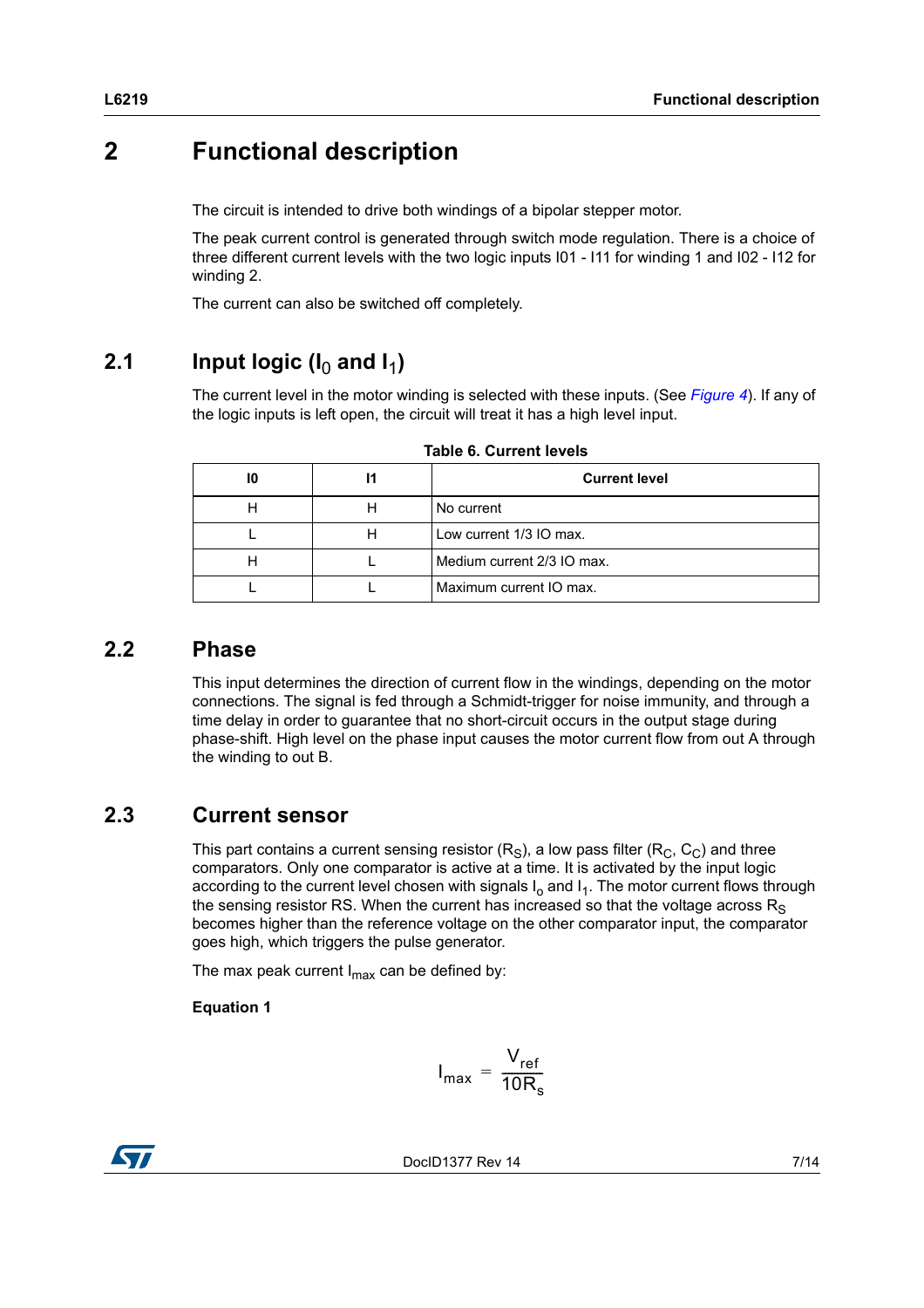### <span id="page-7-0"></span>**2.4 Single-pulse generator**

The pulse generator is a monostable triggered on the positive going edge of the comparator output. The monostable output is high during the pulse time,  $t<sub>off</sub>$ , which is determined by the time components Rt and Ct.

#### **Equation 2**

 $t_{\text{off}}$  = 1.1  $\cdot$  R<sub>t</sub>C<sub>t</sub>

The single pulse switches off the power feed to the motor winding, causing the winding current to decrease during  $t_{off.}$  If a new trigger signal should occur during  $t_{off.}$  it is ignored.

### <span id="page-7-1"></span>**2.5 Output stage**

The output stage contains four Darlington transistors (source drivers) four saturated transistors (sink drivers) and eight diodes, connected in two H bridge.

<span id="page-7-2"></span>

#### **Figure 4. Principle operating sequence**

The source transistors are used to switch the power supplied to the motor winding, thus driving a constant current through the winding. It should be noted however, that is not permitted to short-circuit the outputs.

8/14 DocID1377 Rev 14

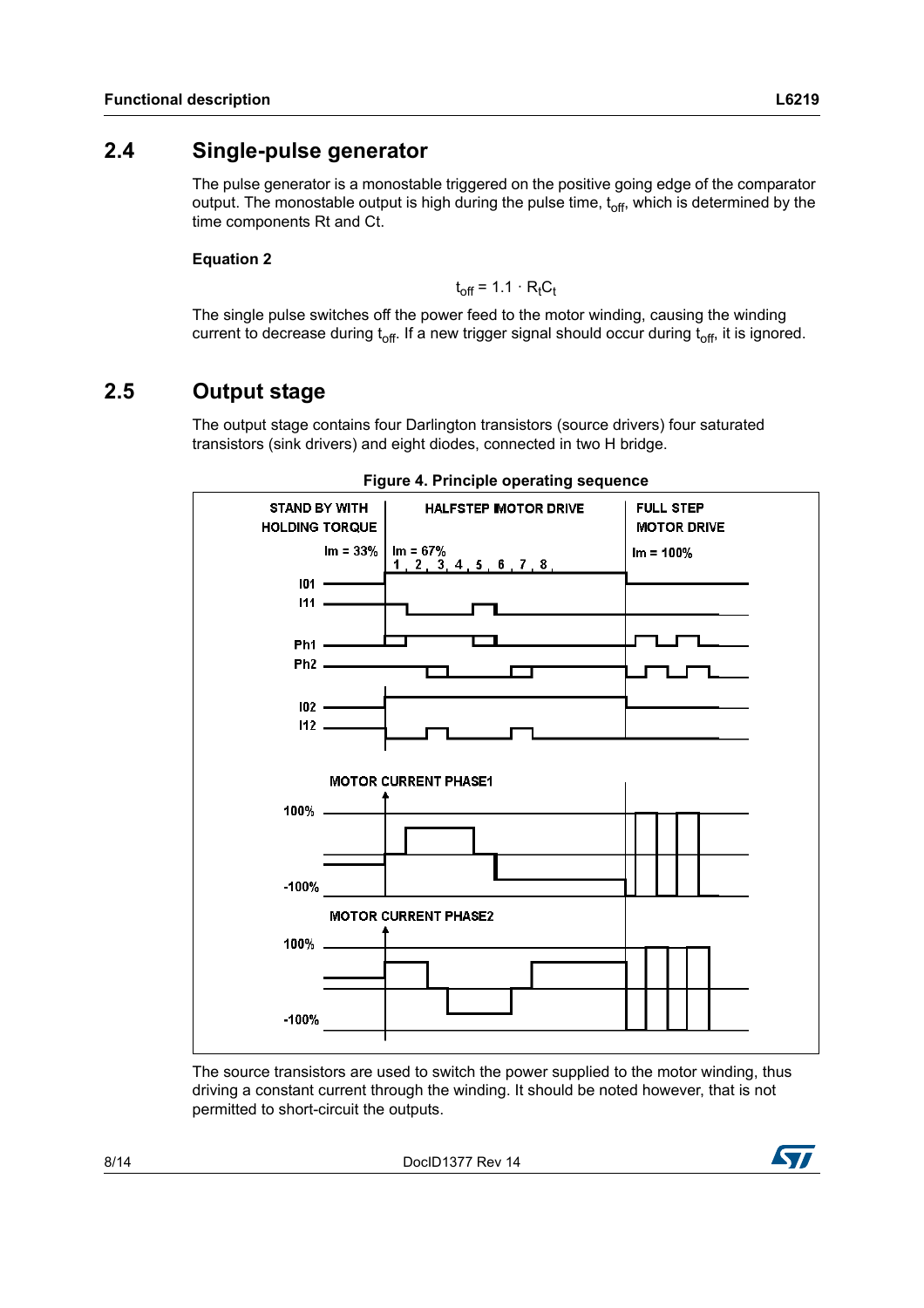Internal circuitry is added in order to increase the accuracy of the motor current particularly with low current levels.

## <span id="page-8-0"></span>2.6  $V_S$ ,  $V_{SS}$ ,  $V_{Ref}$

The circuit will stand any order of turn-on or turn-off the supply voltages  $V_S$  and  $V_{SS}$ . Normal dV/dt values are then assumed.

Preferably,  $V_{\text{Ref}}$  should be tracking  $V_{\text{SS}}$  during power-on and power-off if  $V_{\text{S}}$  is established.

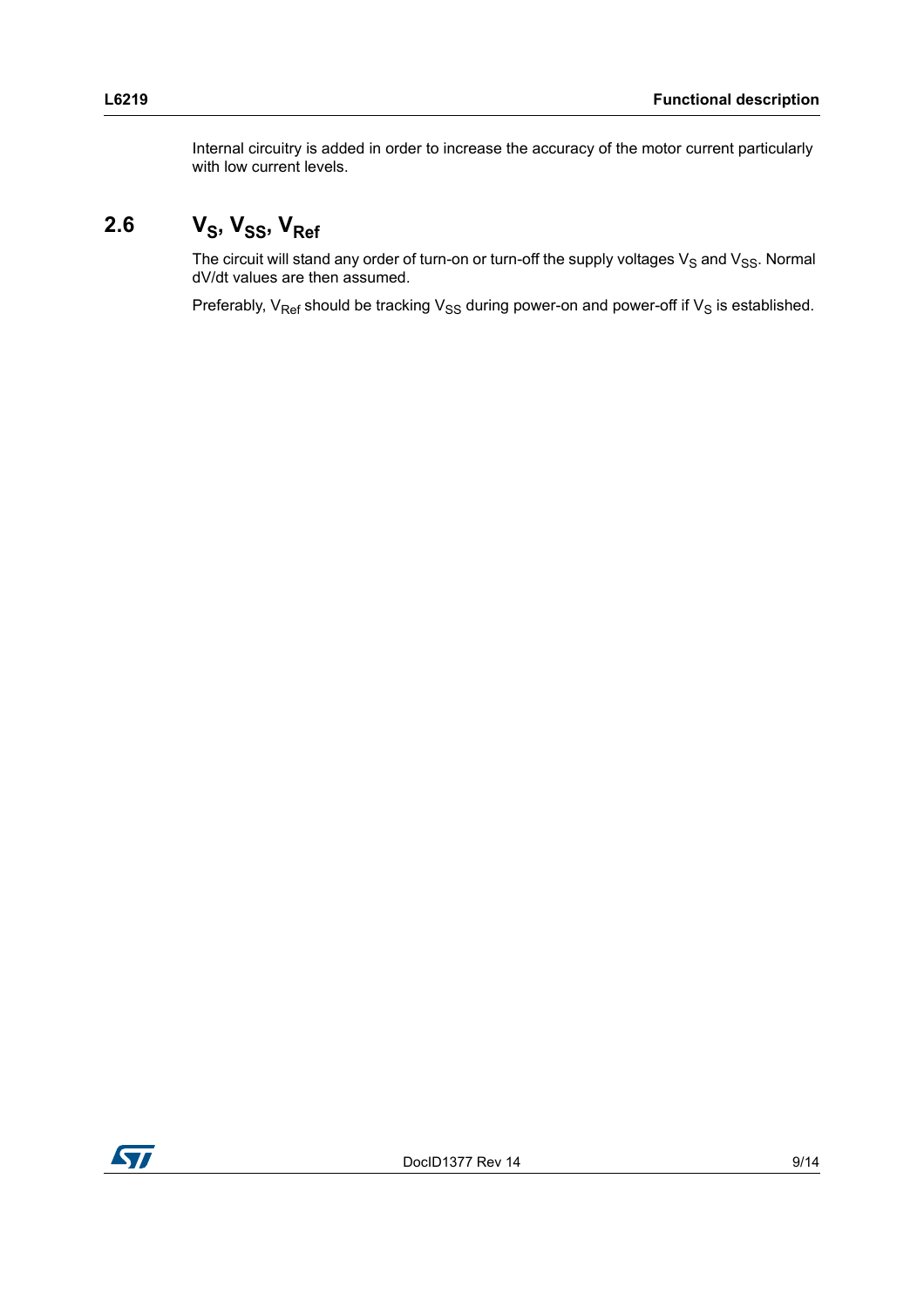## <span id="page-9-0"></span>**3 Application informations**

Some stepper motors are not designed for continuous operation at maximum current. As the circuit drives a constant current through the motor, its temperature might increase exceedingly both at low and high speed operation. Also, some stepper motors have such high core losses that they are not suited for switch mode current regulation.

Unused inputs should be connected to proper voltage levels in order to get the highest noise immunity. As the circuit operates with switch mode current regulation, interference generation problems might arise in some applications. A good measure might then be to decouple the circuit with a 100 nF capacitor, located near the package between power line and ground. The ground lead between Rs, and circuit GND should be kept as short as possible. A typical application circuit is shown in *[Figure 5](#page-9-1)*. Note that C<sub>t</sub> must be NPO type or similar else. To sense the winding current, paralleled metal film resistors are recommended  $(R<sub>s</sub>)$ .

<span id="page-9-1"></span>



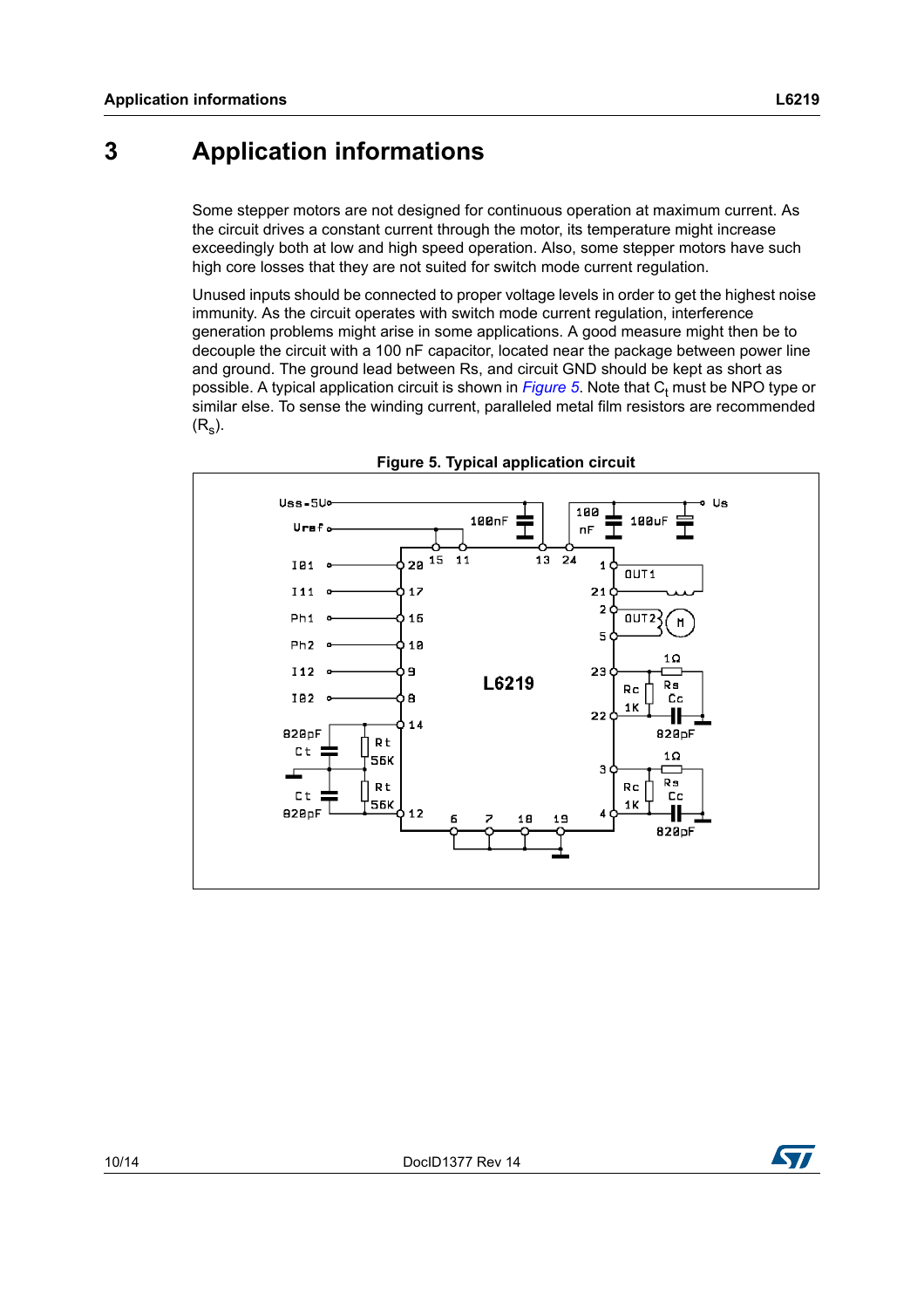## <span id="page-10-0"></span>**4 Package information**

In order to meet environmental requirements, ST offers these devices in different grades of ECOPACK<sup>®</sup> packages, depending on their level of environmental compliance. ECOPACK<sup>®</sup> specifications, grade definitions and product status are available at: *[www.st.com](http://www.st.com)*. ECOPACK® is an ST trademark.

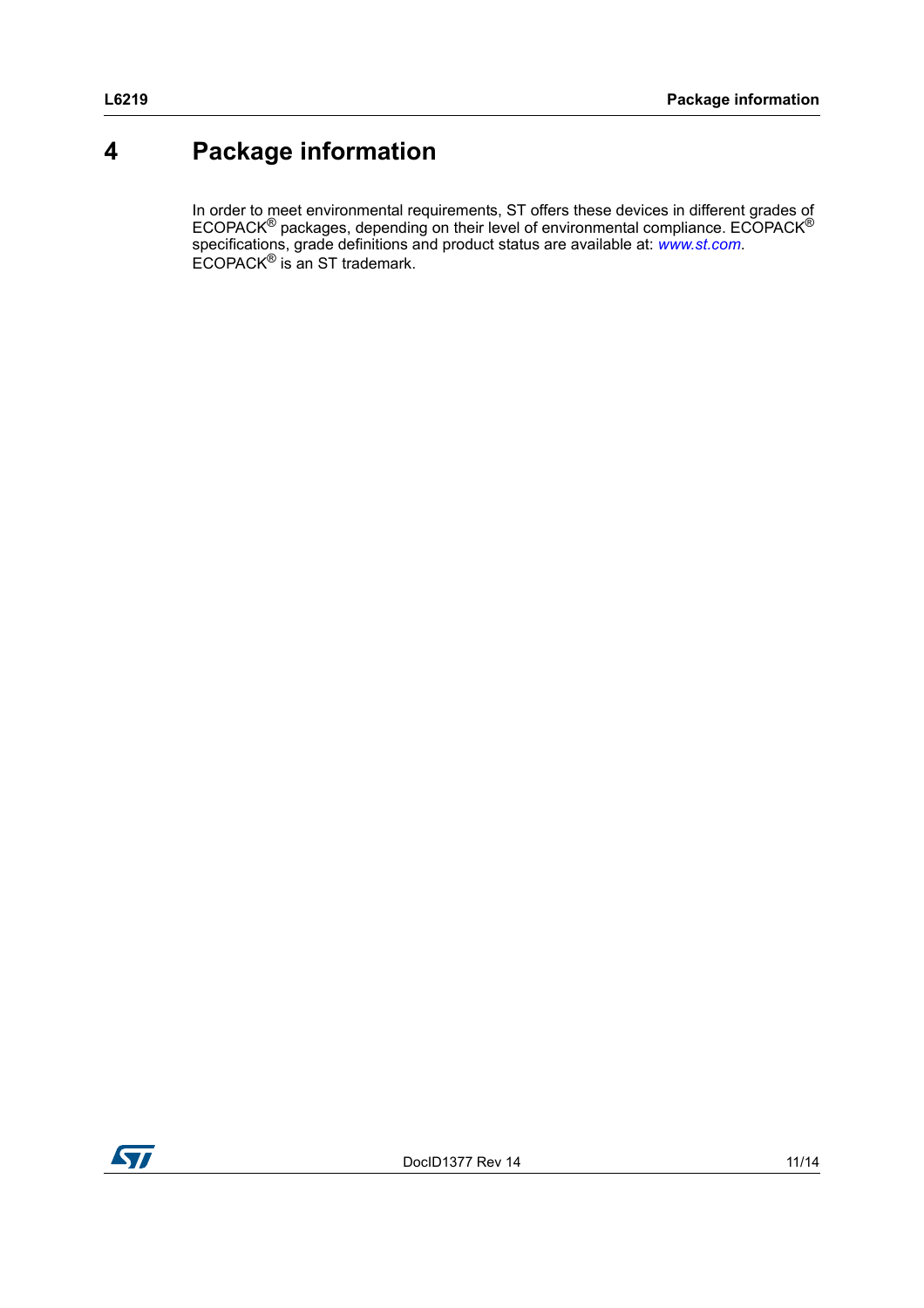## <span id="page-11-0"></span>**4.1 SO24 package information**



#### **Table 7. SO24 package mechanical data**

|                |                          | Dimensions (mm) |       | Dimensions (inch)                      |       |       |
|----------------|--------------------------|-----------------|-------|----------------------------------------|-------|-------|
| Symbol         | Min.                     | Typ.            | Max.  | Min.                                   | Typ.  | Max.  |
| A              | 2.35                     |                 | 2.65  | 0.093                                  |       | 0.104 |
| A <sub>1</sub> | 0.10                     | -               | 0.30  | 0.004                                  |       | 0.012 |
| B              | 0.33                     |                 | 0.51  | 0.013                                  |       | 0.020 |
| C              | 0.23                     |                 | 0.32  | 0.009                                  |       | 0.013 |
| $D^{(1)}$      | 15.20                    |                 | 15.60 | 0.598                                  |       | 0.614 |
| E              | 7.40                     |                 | 7.60  | 0.291                                  |       | 0.299 |
| e              | $\overline{\phantom{a}}$ | 1.27            |       | $\overline{\phantom{a}}$               | 0.050 | -     |
| H              | 10.0                     |                 | 10.65 | 0.394                                  |       | 0.419 |
| h              | 0.25                     |                 | 0.75  | 0.010                                  |       | 0.030 |
| L              | 0.40                     |                 | 1.27  | 0.016                                  |       | 0.050 |
| k              |                          |                 |       | $0^{\circ}$ (min.), $8^{\circ}$ (max.) |       |       |
| ddd            |                          |                 | 0.10  |                                        |       | 0.004 |

1. "D" dimension does not include mold flash, protrusions or gate burrs. Mold flash, protrusions or gate burrs shall not exceed 0.15 mm per side.

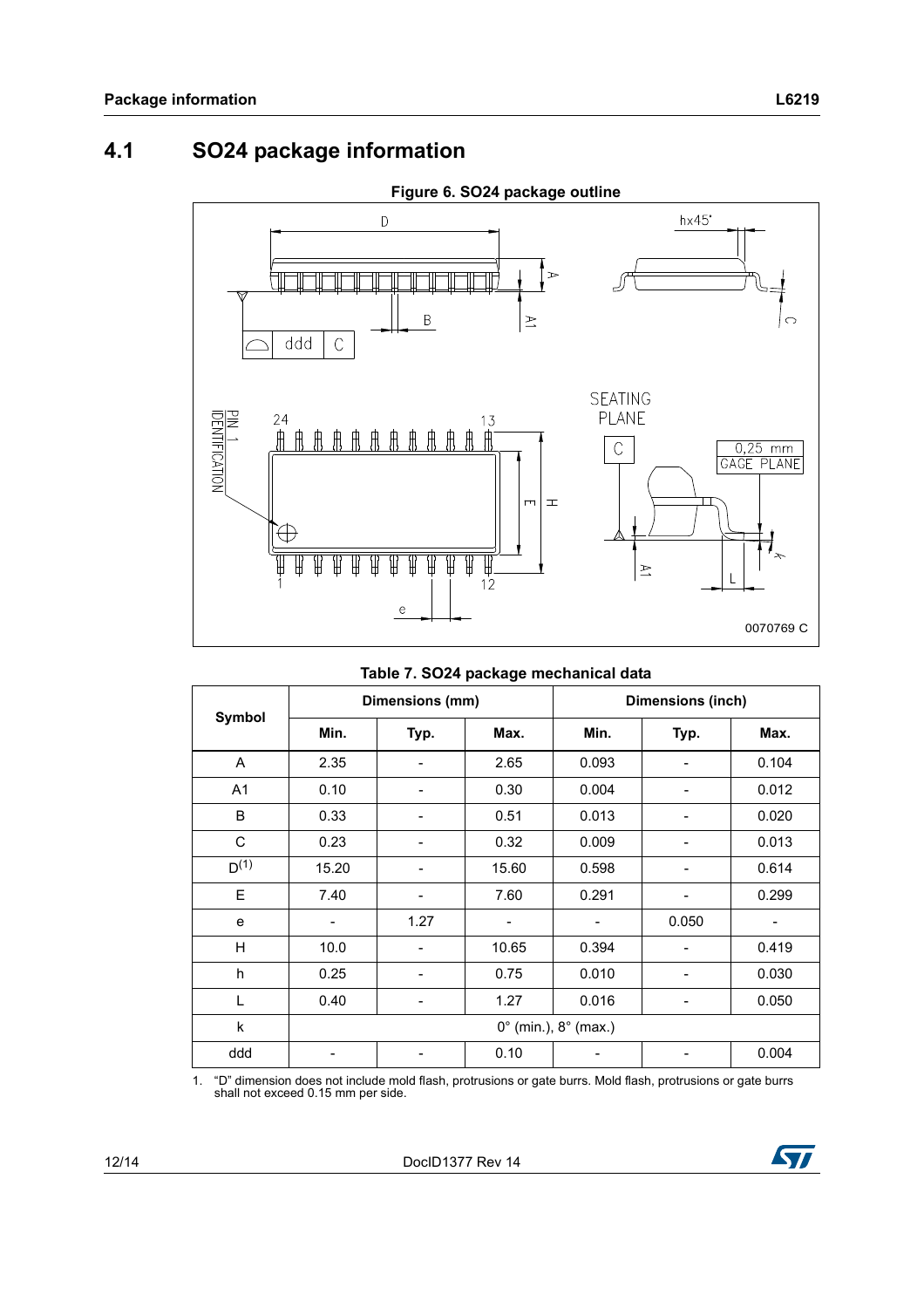# <span id="page-12-0"></span>**5 Revision history**

| Date        | <b>Revision</b> | <b>Changes</b>                                                                                                   |
|-------------|-----------------|------------------------------------------------------------------------------------------------------------------|
| 30-Oct-2001 | 7               | First Issue on the EDOCS DMS.                                                                                    |
| 11-May-2005 | 8               | Changed the look & feel layout.<br>Modified Table 6 on page 9.                                                   |
| 14-Sep-2005 | 9               | Change in the Features sections:<br>Wide voltage range 10 V to 46 V<br>Output current up to 750 mA each winding. |
| 19-Dec-2005 | 10              | Corrected in the Table 5 the max. value of the $V_{RFF}$ parameter from<br>2 V to 7.5 V.                         |
| 28-Mar-2006 | 11              | Corrected I <sub>SS(ON)</sub> values in the Table 5.                                                             |
| 18-Mar-2008 | 12              | Document reformatted.                                                                                            |
| 01-Sep-2008 | 13              | Added note 1 in Table 5 on page 6.                                                                               |
| 04-Oct-2018 | 14              | Removed PowerDIP24 package from the whole document.<br>Minor modifications throughout document.                  |

### **Table 8. Document revision history**